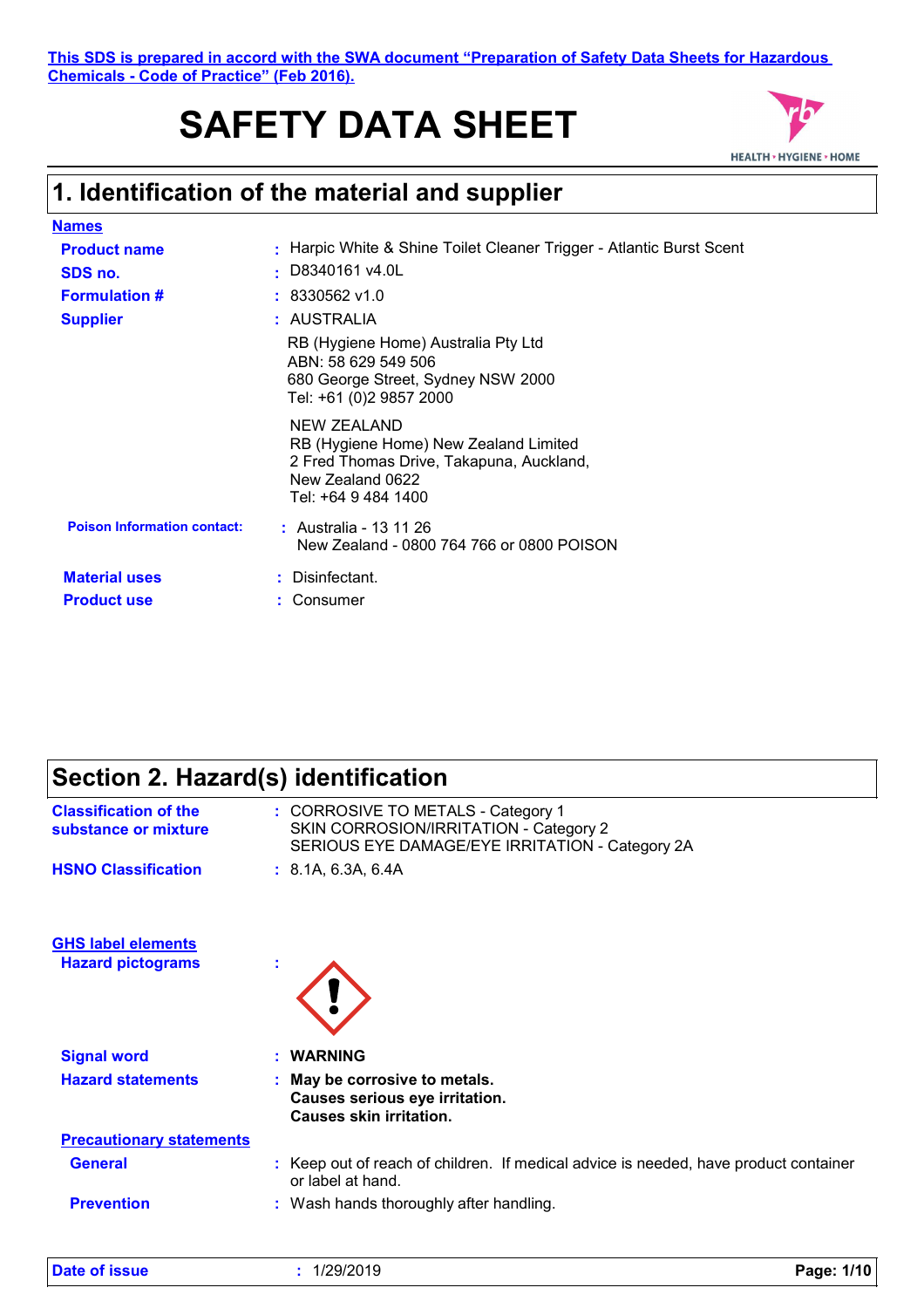### **Section 2. Hazard(s) identification**

| <b>Response</b>                                                             | : IF ON SKIN: Wash with plenty of soap and water.<br>If skin irritation occurs: Get medical advice.<br>IF IN EYES: Rinse cautiously with water for several minutes.<br>Remove contact lenses, if present and easy to do. Continue rinsing.<br>If eye irritation persists: Get medical attention. |
|-----------------------------------------------------------------------------|--------------------------------------------------------------------------------------------------------------------------------------------------------------------------------------------------------------------------------------------------------------------------------------------------|
| <b>Storage</b>                                                              | : Not applicable.                                                                                                                                                                                                                                                                                |
| <b>Disposal</b>                                                             | : Dispose of contents and container in accordance with all local regulations.                                                                                                                                                                                                                    |
| <b>Other hazards which do not</b> : None known.<br>result in classification |                                                                                                                                                                                                                                                                                                  |

### **Section 3. Composition and ingredient information**

**Substance/mixture :**

: Mixture

| <b>Ingredient name</b> | $%$ (w/w) | <b>CAS number</b> |
|------------------------|-----------|-------------------|
| sodium hypochlorite    | $\leq 3$  | 7681-52-9         |
| sodium hydroxide       | ≤ 3       | 1310-73-2         |

#### **Other Non-hazardous ingredients to 100%**

**Occupational exposure limits, if available, are listed in Section 8.**

### **Section 4. First aid measures**

| <b>Description of necessary first aid measures</b> |  |                                                                                                                                                                                                                                                                                                                                                                                                                                                                                                                                                                                                                                                                                                                                                                                                                              |
|----------------------------------------------------|--|------------------------------------------------------------------------------------------------------------------------------------------------------------------------------------------------------------------------------------------------------------------------------------------------------------------------------------------------------------------------------------------------------------------------------------------------------------------------------------------------------------------------------------------------------------------------------------------------------------------------------------------------------------------------------------------------------------------------------------------------------------------------------------------------------------------------------|
| <b>Eye contact</b>                                 |  | : Immediately flush eyes with plenty of water, occasionally lifting the upper and lower<br>eyelids. Check for and remove any contact lenses. Continue to rinse for at least 10<br>minutes. Get medical attention.                                                                                                                                                                                                                                                                                                                                                                                                                                                                                                                                                                                                            |
| <b>Inhalation</b>                                  |  | : Remove victim to fresh air and keep at rest in a position comfortable for breathing.<br>If not breathing, if breathing is irregular or if respiratory arrest occurs, provide<br>artificial respiration or oxygen by trained personnel. It may be dangerous to the<br>person providing aid to give mouth-to-mouth resuscitation. Get medical attention if<br>adverse health effects persist or are severe. If unconscious, place in recovery<br>position and get medical attention immediately. Maintain an open airway. Loosen<br>tight clothing such as a collar, tie, belt or waistband.                                                                                                                                                                                                                                 |
| <b>Skin contact</b>                                |  | : Flush contaminated skin with plenty of water. Remove contaminated clothing and<br>shoes. Continue to rinse for at least 10 minutes. Get medical attention. Wash<br>clothing before reuse. Clean shoes thoroughly before reuse.                                                                                                                                                                                                                                                                                                                                                                                                                                                                                                                                                                                             |
| <b>Ingestion</b>                                   |  | : Wash out mouth with water. Remove dentures if any. Remove victim to fresh air<br>and keep at rest in a position comfortable for breathing. If material has been<br>swallowed and the exposed person is conscious, give small quantities of water to<br>drink. Stop if the exposed person feels sick as vomiting may be dangerous. Do not<br>induce vomiting unless directed to do so by medical personnel. If vomiting occurs,<br>the head should be kept low so that vomit does not enter the lungs. Get medical<br>attention if adverse health effects persist or are severe. Never give anything by<br>mouth to an unconscious person. If unconscious, place in recovery position and get<br>medical attention immediately. Maintain an open airway. Loosen tight clothing such<br>as a collar, tie, belt or waistband. |

#### **Most important symptoms/effects, acute and delayed Potential acute health effects**

| Date of issue | 1/29/2019 | Page: 2/10 |
|---------------|-----------|------------|
|---------------|-----------|------------|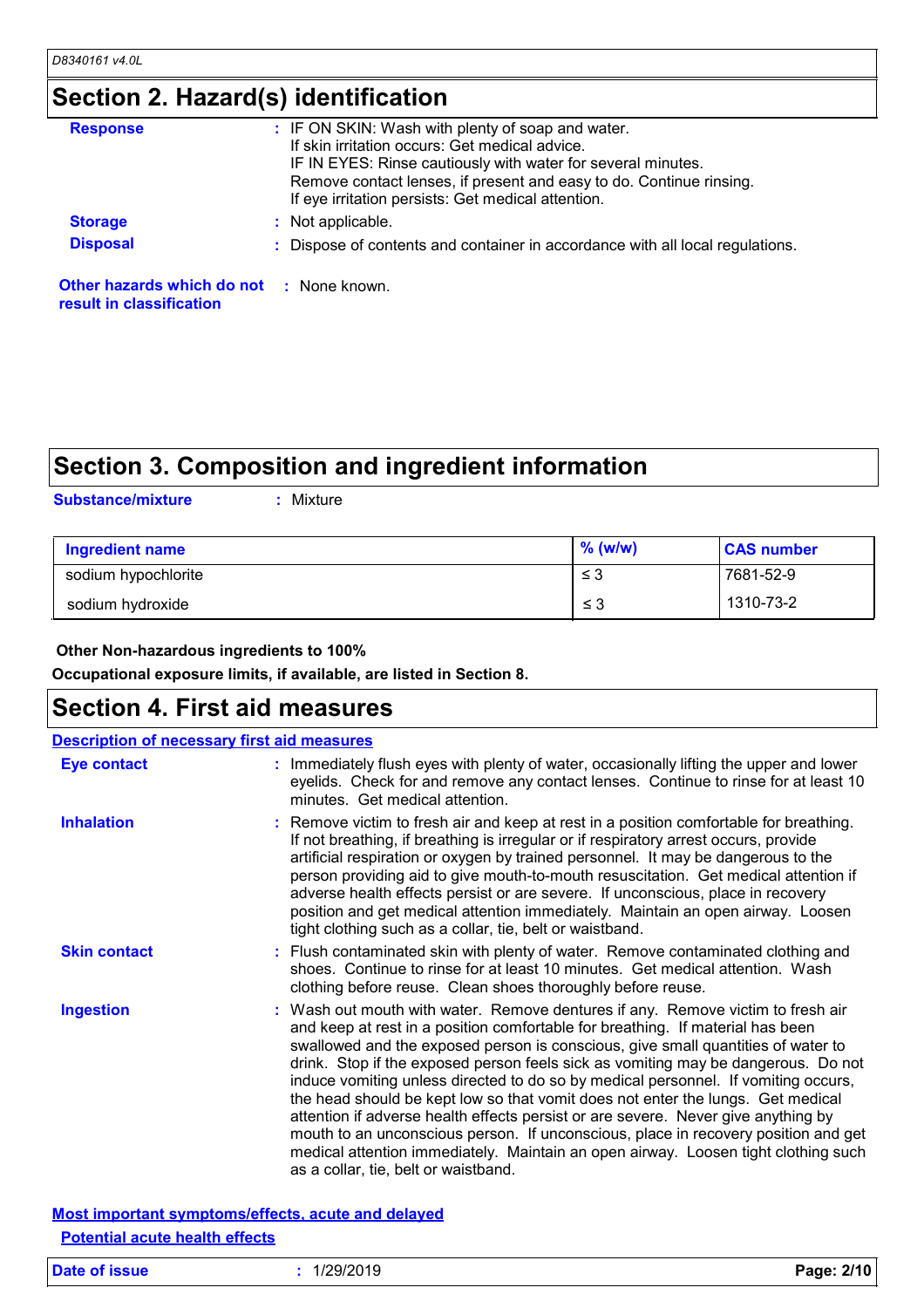### **Section 4. First aid measures**

| <b>Eye contact</b>                  | : Causes serious eye irritation.                                                                                                                                              |
|-------------------------------------|-------------------------------------------------------------------------------------------------------------------------------------------------------------------------------|
| <b>Inhalation</b>                   | : No known significant effects or critical hazards.                                                                                                                           |
| <b>Skin contact</b>                 | : Causes skin irritation.                                                                                                                                                     |
| <b>Ingestion</b>                    | : No known significant effects or critical hazards.                                                                                                                           |
| <b>Over-exposure signs/symptoms</b> |                                                                                                                                                                               |
| <b>Eye contact</b>                  | : Adverse symptoms may include the following:<br>pain or irritation<br>watering<br>redness                                                                                    |
| <b>Inhalation</b>                   | : No specific data.                                                                                                                                                           |
| <b>Skin contact</b>                 | : Adverse symptoms may include the following:<br>irritation<br>redness                                                                                                        |
| <b>Ingestion</b>                    | : No specific data.                                                                                                                                                           |
|                                     | Indication of immediate medical attention and special treatment needed, if necessary                                                                                          |
| Notes to physician                  | : Treat symptomatically. Contact poison treatment specialist immediately if large<br>quantities have been ingested or inhaled.                                                |
| <b>Specific treatments</b>          | : No specific treatment.                                                                                                                                                      |
| <b>Protection of first-aiders</b>   | : No action shall be taken involving any personal risk or without suitable training. It<br>may be dangerous to the person providing aid to give mouth-to-mouth resuscitation. |

#### **See toxicological information (Section 11)**

### **Section 5. Firefighting measures**

| <b>Extinguishing media</b>                               |                                                                                                                                                                                                     |
|----------------------------------------------------------|-----------------------------------------------------------------------------------------------------------------------------------------------------------------------------------------------------|
| <b>Suitable extinguishing</b><br>media                   | : Use an extinguishing agent suitable for the surrounding fire.                                                                                                                                     |
| <b>Unsuitable extinguishing</b><br>media                 | : None known.                                                                                                                                                                                       |
| <b>Specific hazards arising</b><br>from the chemical     | : In a fire or if heated, a pressure increase will occur and the container may burst.                                                                                                               |
| <b>Hazardous thermal</b><br>decomposition products       | : No specific data.                                                                                                                                                                                 |
| <b>Special protective actions</b><br>for fire-fighters   | : Promptly isolate the scene by removing all persons from the vicinity of the incident if<br>there is a fire. No action shall be taken involving any personal risk or without<br>suitable training. |
| <b>Special protective</b><br>equipment for fire-fighters | : Fire-fighters should wear appropriate protective equipment and self-contained<br>breathing apparatus (SCBA) with a full face-piece operated in positive pressure<br>mode.                         |
| <b>Hazchem code</b>                                      | : 2X                                                                                                                                                                                                |

#### **Section 6. Accidental release measures**

#### **Personal precautions, protective equipment and emergency procedures**

| For non-emergency<br>personnel | : No action shall be taken involving any personal risk or without suitable training.<br>Evacuate surrounding areas. Keep unnecessary and unprotected personnel from<br>entering. Do not touch or walk through spilt material. Avoid breathing vapour or<br>mist. Provide adequate ventilation. Wear appropriate respirator when ventilation is<br>inadequate. Put on appropriate personal protective equipment. |            |
|--------------------------------|-----------------------------------------------------------------------------------------------------------------------------------------------------------------------------------------------------------------------------------------------------------------------------------------------------------------------------------------------------------------------------------------------------------------|------------|
| For emergency responders :     | If specialised clothing is required to deal with the spillage, take note of any<br>information in Section 8 on suitable and unsuitable materials. See also the<br>information in "For non-emergency personnel".                                                                                                                                                                                                 |            |
| Date of issue                  | 1/29/2019                                                                                                                                                                                                                                                                                                                                                                                                       | Page: 3/10 |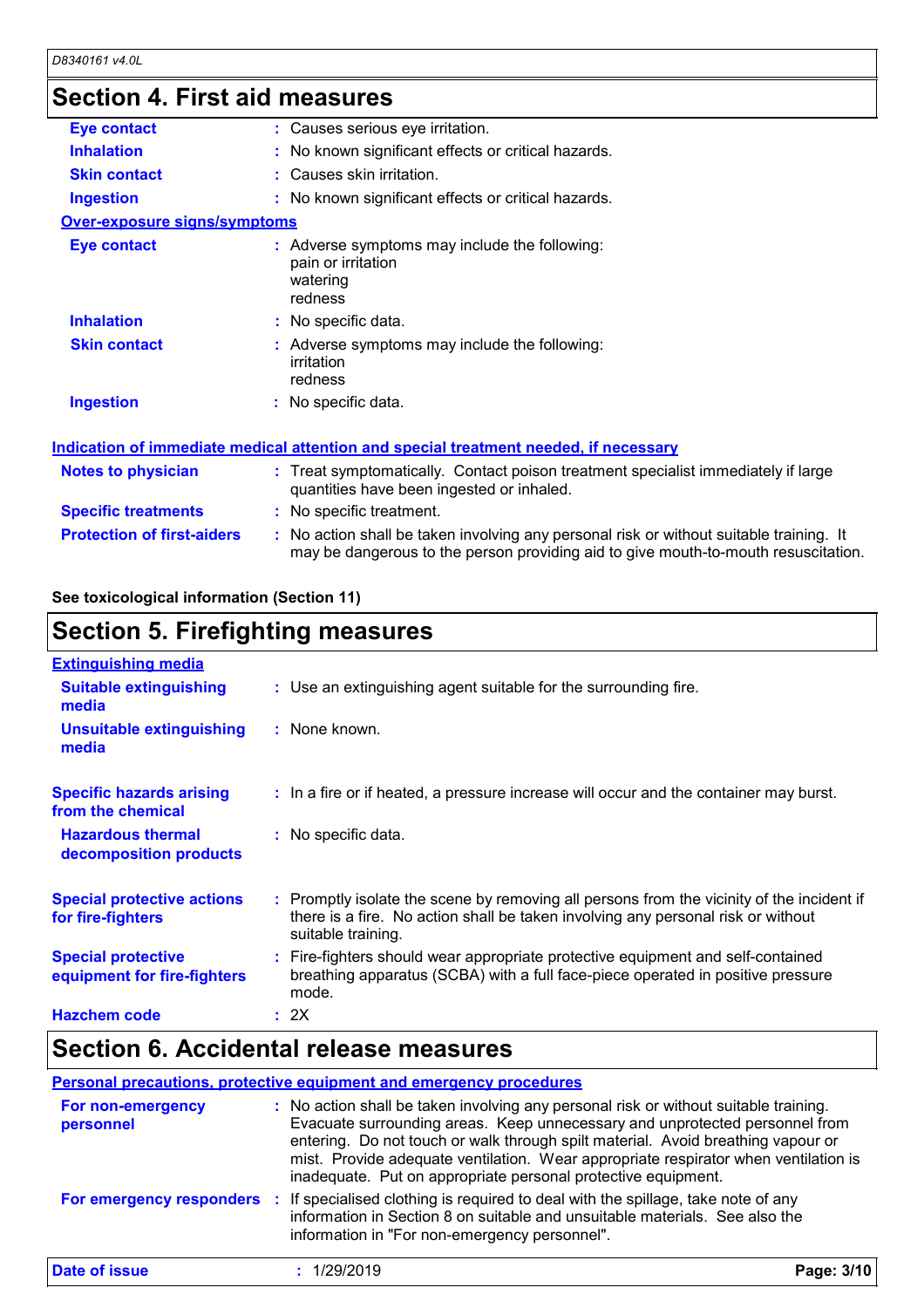#### **Section 6. Accidental release measures**

| <b>Environmental precautions</b>                            | : Avoid dispersal of spilt material and runoff and contact with soil, waterways, drains<br>and sewers. Inform the relevant authorities if the product has caused environmental<br>pollution (sewers, waterways, soil or air).                                                                                                                                                                                                                                                                                                                                                                                                                                                                                                                                  |
|-------------------------------------------------------------|----------------------------------------------------------------------------------------------------------------------------------------------------------------------------------------------------------------------------------------------------------------------------------------------------------------------------------------------------------------------------------------------------------------------------------------------------------------------------------------------------------------------------------------------------------------------------------------------------------------------------------------------------------------------------------------------------------------------------------------------------------------|
| <b>Methods and material for containment and cleaning up</b> |                                                                                                                                                                                                                                                                                                                                                                                                                                                                                                                                                                                                                                                                                                                                                                |
| <b>Small spill</b>                                          | : Stop leak if without risk. Move containers from spill area. Dilute with water and mop<br>up if water-soluble. Alternatively, or if water-insoluble, absorb with an inert dry<br>material and place in an appropriate waste disposal container. Absorb spillage to<br>prevent material damage. Dispose of via a licensed waste disposal contractor.                                                                                                                                                                                                                                                                                                                                                                                                           |
| Large spill                                                 | : Stop leak if without risk. Move containers from spill area. Absorb spillage to<br>prevent material damage. Approach the release from upwind. Prevent entry into<br>sewers, water courses, basements or confined areas. Wash spillages into an<br>effluent treatment plant or proceed as follows. Contain and collect spillage with non-<br>combustible, absorbent material e.g. sand, earth, vermiculite or diatomaceous earth<br>and place in container for disposal according to local regulations (see Section 13).<br>Dispose of via a licensed waste disposal contractor. Contaminated absorbent<br>material may pose the same hazard as the spilt product. Note: see Section 1 for<br>emergency contact information and Section 13 for waste disposal. |

**See Section 1 for emergency contact information.**

**See Section 8 for information on appropriate personal protective equipment.**

**See Section 13 for additional waste treatment information.**

#### **Section 7. Handling and storage**

#### **Precautions for safe handling**

| <b>Protective measures</b>                                                       | : Put on appropriate personal protective equipment (see Section 8). Do not ingest.<br>Avoid contact with eyes, skin and clothing. Avoid breathing vapour or mist. Keep in<br>the original container or an approved alternative made from a compatible material,<br>kept tightly closed when not in use. Empty containers retain product residue and<br>can be hazardous. Do not reuse container. Absorb spillage to prevent material<br>damage.                                                                                                                                                                                                                                                                                     |  |
|----------------------------------------------------------------------------------|-------------------------------------------------------------------------------------------------------------------------------------------------------------------------------------------------------------------------------------------------------------------------------------------------------------------------------------------------------------------------------------------------------------------------------------------------------------------------------------------------------------------------------------------------------------------------------------------------------------------------------------------------------------------------------------------------------------------------------------|--|
| <b>Advice on general</b><br>occupational hygiene                                 | : Eating, drinking and smoking should be prohibited in areas where this material is<br>handled, stored and processed. Workers should wash hands and face before<br>eating, drinking and smoking. Remove contaminated clothing and protective<br>equipment before entering eating areas. See also Section 8 for additional<br>information on hygiene measures.                                                                                                                                                                                                                                                                                                                                                                       |  |
| <b>Conditions for safe storage,</b><br>including any<br><b>incompatibilities</b> | Store between the following temperatures: 20 to $25^{\circ}$ C (68 to $77^{\circ}$ F). Store in<br>accordance with local regulations. Store in original container protected from direct<br>sunlight in a dry, cool and well-ventilated area, away from incompatible materials<br>(see Section 10) and food and drink. Keep container tightly closed and sealed until<br>ready for use. Containers that have been opened must be carefully resealed and<br>kept upright to prevent leakage. Do not store in unlabelled containers. Use<br>appropriate containment to avoid environmental contamination.<br>Exceeding 40°C must be avoided for transport and storage. The product<br>should be transported in refrigerated containers |  |

### **Section 8. Exposure controls and personal protection**

| <b>Control parameters</b>           |                                   |  |
|-------------------------------------|-----------------------------------|--|
| <b>Australia</b>                    |                                   |  |
| <b>Occupational exposure limits</b> |                                   |  |
| None.                               |                                   |  |
| <b>New Zealand</b>                  |                                   |  |
| <b>Occupational exposure limits</b> | : No exposure standard allocated. |  |

**Date of issue :** 1/29/2019 **Page: 4/10**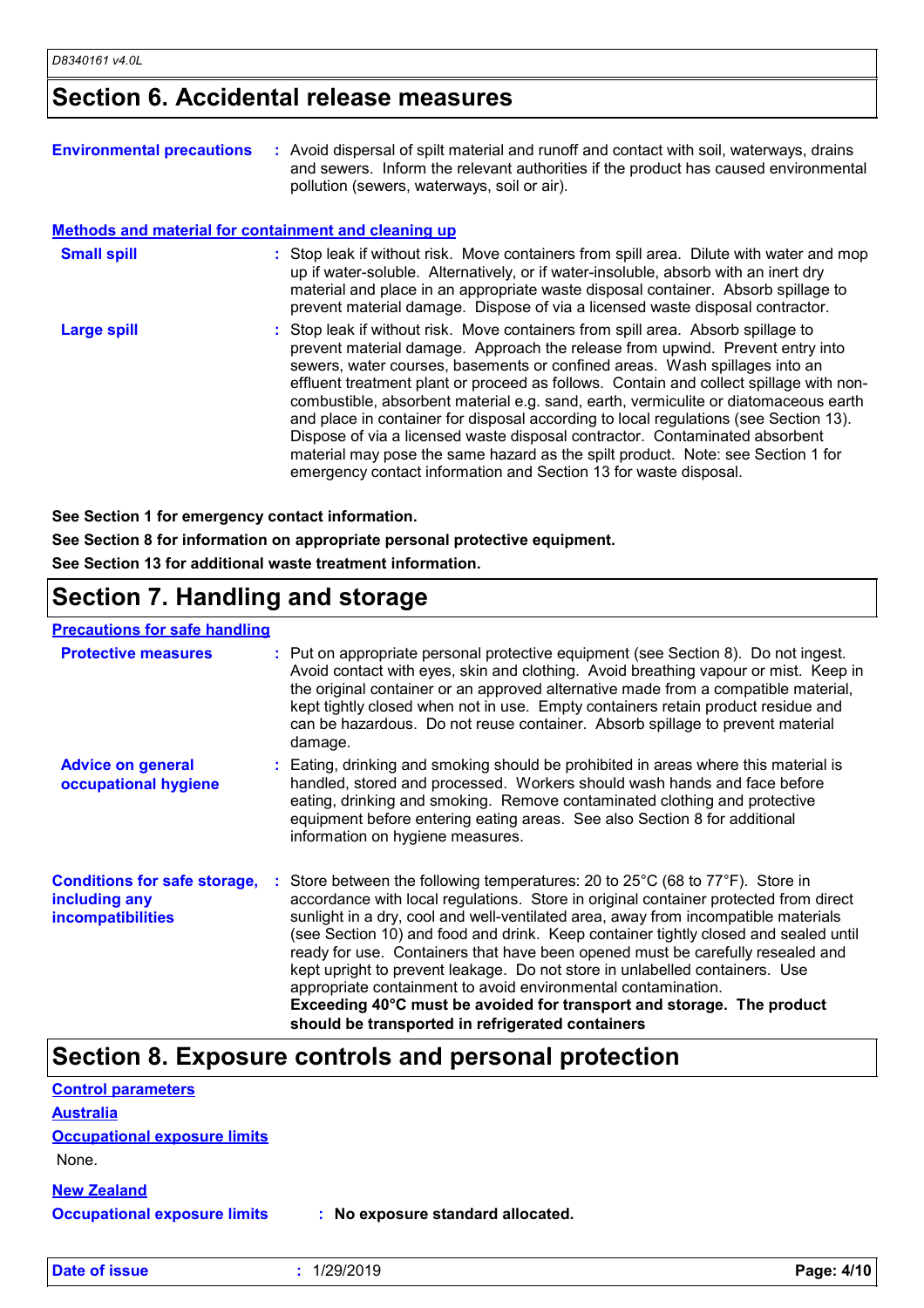### **Section 8. Exposure controls and personal protection**

| <b>Appropriate engineering</b><br>controls | : Good general ventilation should be sufficient to control worker exposure to airborne<br>contaminants.                                                                                                                                                                                                                                                                                                                                                                                                                                                                                                                   |
|--------------------------------------------|---------------------------------------------------------------------------------------------------------------------------------------------------------------------------------------------------------------------------------------------------------------------------------------------------------------------------------------------------------------------------------------------------------------------------------------------------------------------------------------------------------------------------------------------------------------------------------------------------------------------------|
| <b>Environmental exposure</b><br>controls  | : Emissions from ventilation or work process equipment should be checked to ensure<br>they comply with the requirements of environmental protection legislation. In some<br>cases, fume scrubbers, filters or engineering modifications to the process<br>equipment will be necessary to reduce emissions to acceptable levels.                                                                                                                                                                                                                                                                                           |
| <b>Individual protection measures</b>      |                                                                                                                                                                                                                                                                                                                                                                                                                                                                                                                                                                                                                           |
| <b>Hygiene measures</b>                    | : Wash hands, forearms and face thoroughly after handling chemical products, before<br>eating, smoking and using the lavatory and at the end of the working period.<br>Appropriate techniques should be used to remove potentially contaminated clothing.<br>Wash contaminated clothing before reusing. Ensure that eyewash stations and<br>safety showers are close to the workstation location.                                                                                                                                                                                                                         |
| <b>Eye/face protection</b>                 | : Safety eyewear complying with an approved standard should be used when a risk<br>assessment indicates this is necessary to avoid exposure to liquid splashes, mists,<br>gases or dusts. If contact is possible, the following protection should be worn,<br>unless the assessment indicates a higher degree of protection: chemical splash<br>goggles.                                                                                                                                                                                                                                                                  |
| <b>Skin protection</b>                     |                                                                                                                                                                                                                                                                                                                                                                                                                                                                                                                                                                                                                           |
| <b>Hand protection</b>                     | : Chemical-resistant, impervious gloves complying with an approved standard should<br>be worn at all times when handling chemical products if a risk assessment indicates<br>this is necessary. Considering the parameters specified by the glove manufacturer,<br>check during use that the gloves are still retaining their protective properties. It<br>should be noted that the time to breakthrough for any glove material may be<br>different for different glove manufacturers. In the case of mixtures, consisting of<br>several substances, the protection time of the gloves cannot be accurately<br>estimated. |
| <b>Body protection</b>                     | Personal protective equipment for the body should be selected based on the task<br>being performed and the risks involved and should be approved by a specialist<br>before handling this product.                                                                                                                                                                                                                                                                                                                                                                                                                         |
| <b>Other skin protection</b>               | : Appropriate footwear and any additional skin protection measures should be<br>selected based on the task being performed and the risks involved and should be<br>approved by a specialist before handling this product.                                                                                                                                                                                                                                                                                                                                                                                                 |
| <b>Respiratory protection</b>              | : Based on the hazard and potential for exposure, select a respirator that meets the<br>appropriate standard or certification. Respirators must be used according to a<br>respiratory protection program to ensure proper fitting, training, and other important<br>aspects of use.                                                                                                                                                                                                                                                                                                                                       |

## **Section 9. Physical and chemical properties**

| <b>Appearance</b>                               |   |                                  |
|-------------------------------------------------|---|----------------------------------|
| <b>Physical state</b>                           | ÷ | Liquid.                          |
| <b>Colour</b>                                   |   | Yellow. [Light]                  |
| <b>Odour</b>                                    | ٠ | bleach                           |
| <b>Odour threshold</b>                          | ٠ | Not available.                   |
| рH                                              |   | : 12.2 to 12.8 (20 $^{\circ}$ C) |
| <b>Melting point</b>                            |   | Not available.                   |
| <b>Boiling point</b>                            |   | Not available.                   |
| <b>Flash point</b>                              |   | Not available.                   |
| <b>Evaporation rate</b>                         |   | Not available.                   |
| <b>Flammability (solid, gas)</b>                |   | Not available.                   |
| Lower and upper explosive<br>(flammable) limits |   | : Not available.                 |
| <b>Vapour pressure</b>                          |   | Not available.                   |
| <b>Vapour density</b>                           |   | Not available.                   |
| <b>Relative density</b>                         |   | Not available.                   |

**Date of issue :** 1/29/2019 **Page: 5/10**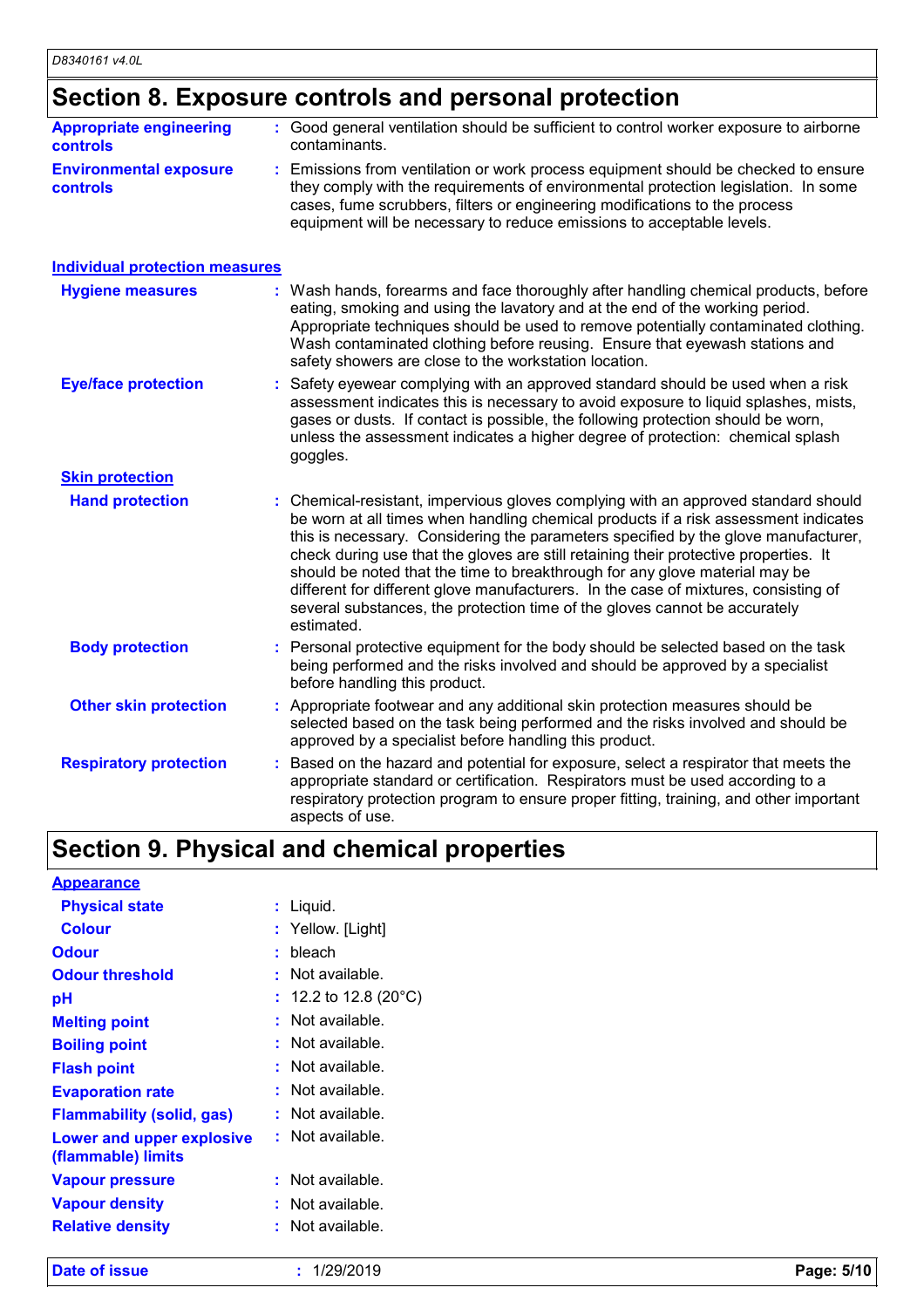### **Section 9. Physical and chemical properties**

| <b>Solubility</b>                                 | : Soluble in the following materials: cold water and hot water. |
|---------------------------------------------------|-----------------------------------------------------------------|
| <b>Solubility in water</b>                        | : Not available.                                                |
| <b>Partition coefficient: n-</b><br>octanol/water | $:$ Not available.                                              |
| <b>Auto-ignition temperature</b>                  | : Not available.                                                |
| <b>Decomposition temperature</b>                  | : Not available.                                                |
| <b>Viscosity</b>                                  | : Max 8.5 cps at $20^{\circ}$ C.                                |
| Flow time (ISO 2431)                              | : Not available.                                                |
|                                                   |                                                                 |

### **Section 10. Stability and reactivity**

| <b>Reactivity</b>                            | : No specific test data related to reactivity available for this product or its ingredients.              |
|----------------------------------------------|-----------------------------------------------------------------------------------------------------------|
| <b>Chemical stability</b>                    | : The product is stable.                                                                                  |
| <b>Possibility of hazardous</b><br>reactions | : Under normal conditions of storage and use, hazardous reactions will not occur.                         |
| <b>Conditions to avoid</b>                   | : No specific data.                                                                                       |
| <b>Incompatible materials</b>                | : Reactive or incompatible with the following materials:<br>metals                                        |
| <b>Hazardous decomposition</b><br>products   | : Under normal conditions of storage and use, hazardous decomposition products<br>should not be produced. |

#### **Section 11. Toxicological information**

#### **Information on toxicological effects**

#### **Acute toxicity**

Not available.

**Conclusion/Summary :** Based on available data, the classification criteria are not met.

#### **Irritation/Corrosion**

| <b>Product/ingredient name</b>           | <b>Result</b>                                                                                            | <b>Species</b>     | <b>Score</b> | <b>Exposure</b>             | <b>Observation</b> |  |
|------------------------------------------|----------------------------------------------------------------------------------------------------------|--------------------|--------------|-----------------------------|--------------------|--|
| sodium hypochlorite                      | Eyes - Mild irritant                                                                                     | Rabbit             |              | 1.31                        |                    |  |
| Similar Formulas 434-128A<br>and 81-0581 | Eyes - Moderate irritant<br>Eyes - Severe irritant                                                       | Rabbit<br>In vitro |              | milligrams<br>10 milligrams |                    |  |
|                                          | Skin - Irritant                                                                                          | In vitro           |              |                             |                    |  |
| <b>Conclusion/Summary</b>                |                                                                                                          |                    |              |                             |                    |  |
| <b>Skin</b>                              | : Causes skin irritation. * Information is based on toxicity test result of a similar<br>product.        |                    |              |                             |                    |  |
| <b>Eyes</b>                              | : Causes serious eye irritation. * Information is based on toxicity test result of a similar<br>product. |                    |              |                             |                    |  |
| <b>Respiratory</b>                       | : Based on available data, the classification criteria are not met.                                      |                    |              |                             |                    |  |
| <b>Sensitisation</b>                     |                                                                                                          |                    |              |                             |                    |  |
| Not available.                           |                                                                                                          |                    |              |                             |                    |  |
| <b>Conclusion/Summary</b>                |                                                                                                          |                    |              |                             |                    |  |
| <b>Skin</b>                              | : Based on available data, the classification criteria are not met.                                      |                    |              |                             |                    |  |
| <b>Respiratory</b>                       | : Based on available data, the classification criteria are not met.                                      |                    |              |                             |                    |  |
|                                          |                                                                                                          |                    |              |                             |                    |  |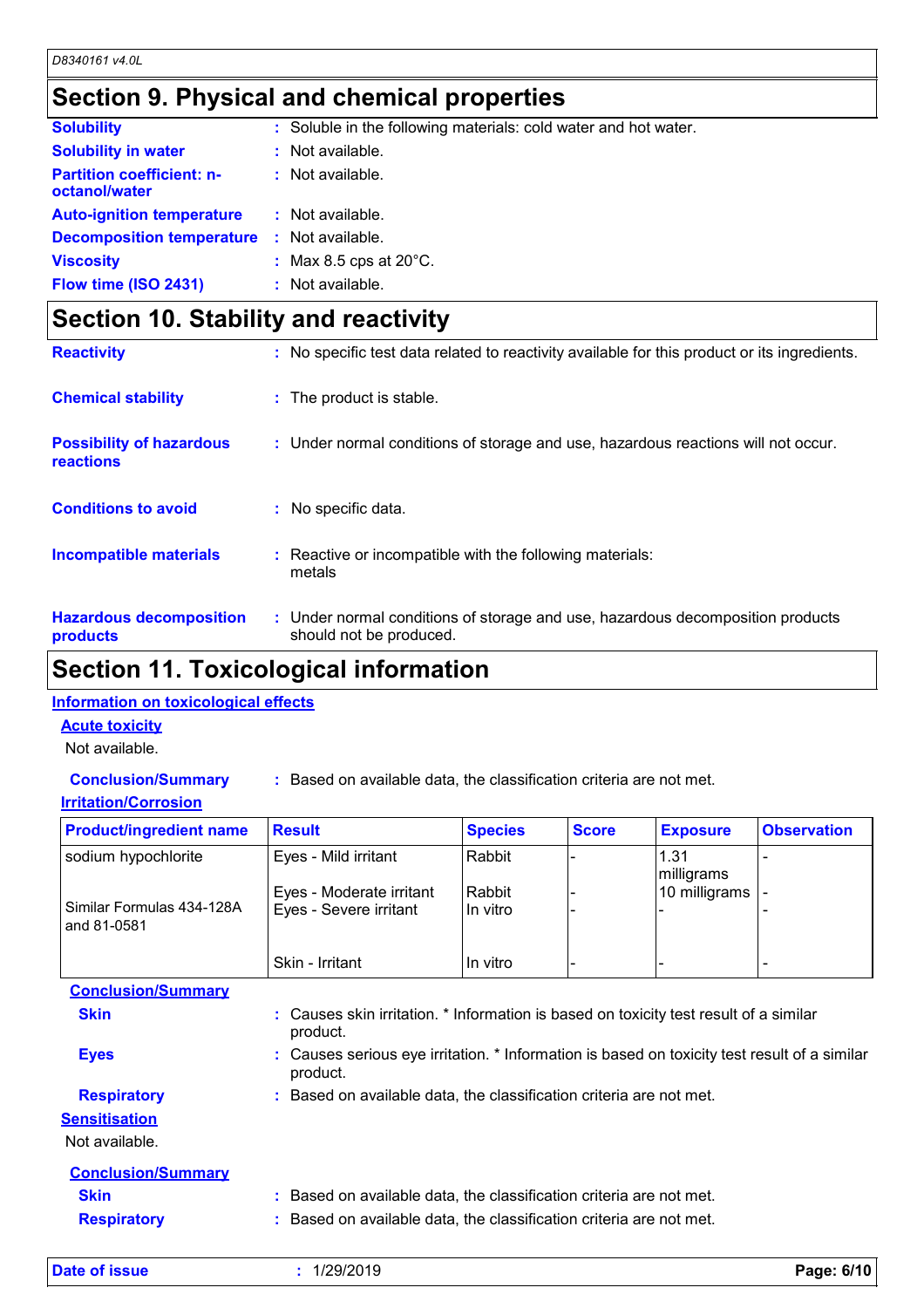# **Section 11. Toxicological information**

| <b>Mutagenicity</b><br>Not available.                                       |                                                                                            |
|-----------------------------------------------------------------------------|--------------------------------------------------------------------------------------------|
| <b>Conclusion/Summary</b><br><b>Carcinogenicity</b><br>Not available.       | : Based on available data, the classification criteria are not met.                        |
| <b>Conclusion/Summary</b><br><b>Reproductive toxicity</b><br>Not available. | : Based on available data, the classification criteria are not met.                        |
| <b>Conclusion/Summary</b><br><b>Teratogenicity</b><br>Not available.        | : Based on available data, the classification criteria are not met.                        |
| Specific target organ toxicity (single exposure)<br>Not available.          | Conclusion/Summary : Based on available data, the classification criteria are not met.     |
| <b>Specific target organ toxicity (repeated exposure)</b><br>Not available. |                                                                                            |
| <b>Aspiration hazard</b><br>Not available.                                  |                                                                                            |
| Information on likely routes : Not available.<br>of exposure                |                                                                                            |
| <b>Potential acute health effects</b>                                       |                                                                                            |
| <b>Eye contact</b>                                                          | : Causes serious eye irritation.                                                           |
| <b>Inhalation</b>                                                           | : No known significant effects or critical hazards.                                        |
| <b>Skin contact</b>                                                         | : Causes skin irritation.                                                                  |
| <b>Ingestion</b>                                                            | : No known significant effects or critical hazards.                                        |
|                                                                             | <b>Symptoms related to the physical, chemical and toxicological characteristics</b>        |
| <b>Eye contact</b>                                                          | : Adverse symptoms may include the following:<br>pain or irritation<br>watering<br>redness |
| <b>Inhalation</b>                                                           | : No specific data.                                                                        |
| <b>Skin contact</b>                                                         | : Adverse symptoms may include the following:<br>irritation<br>redness                     |
| <b>Ingestion</b>                                                            | No specific data.                                                                          |
|                                                                             | Delayed and immediate effects as well as chronic effects from short and long-term exposure |
| <b>Short term exposure</b>                                                  |                                                                                            |
| <b>Potential immediate</b><br>effects                                       | : Not available.                                                                           |
| <b>Potential delayed effects</b>                                            | : Not available.                                                                           |
| <b>Long term exposure</b><br><b>Potential immediate</b><br>effects          | : Not available.                                                                           |
| <b>Potential delayed effects</b>                                            | : Not available.                                                                           |
| <b>Potential chronic health effects</b>                                     |                                                                                            |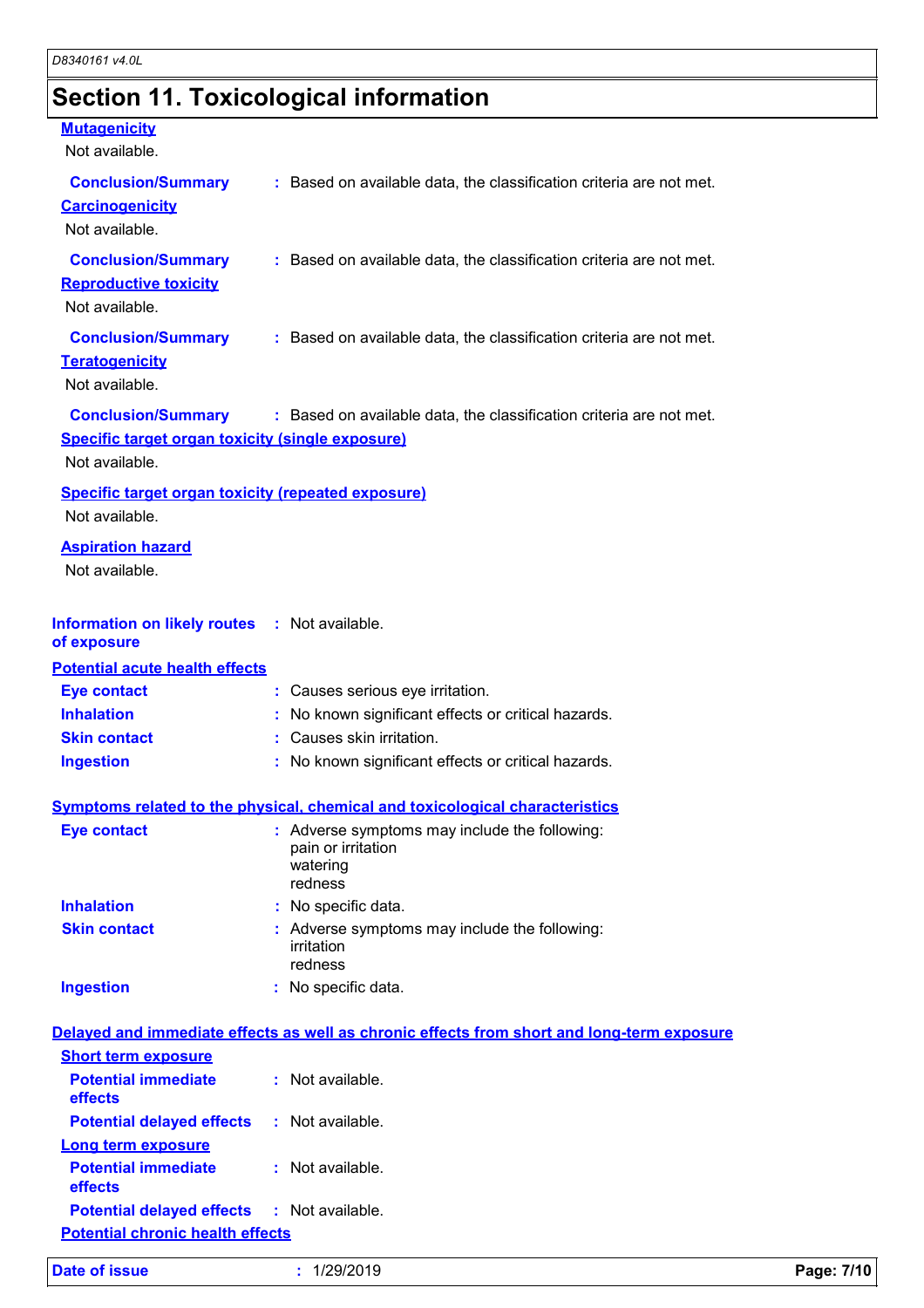### **Section 11. Toxicological information**

#### Not available.

| <b>Conclusion/Summary</b>    | : Based on available data, the classification criteria are not met. |
|------------------------------|---------------------------------------------------------------------|
| <b>General</b>               | : No known significant effects or critical hazards.                 |
| <b>Carcinogenicity</b>       | : No known significant effects or critical hazards.                 |
| <b>Mutagenicity</b>          | : No known significant effects or critical hazards.                 |
| <b>Teratogenicity</b>        | : No known significant effects or critical hazards.                 |
| <b>Developmental effects</b> | : No known significant effects or critical hazards.                 |
| <b>Fertility effects</b>     | : No known significant effects or critical hazards.                 |

#### **Numerical measures of toxicity**

**Acute toxicity estimates**

Not available.

### **Section 12. Ecological information**

#### **Toxicity**

| <b>Product/ingredient name</b> | <b>Result</b>                      | <b>Species</b>                                                                | <b>Exposure</b> |
|--------------------------------|------------------------------------|-------------------------------------------------------------------------------|-----------------|
| sodium hypochlorite            | Acute EC50 0.67 mg/l Marine water  | Algae - Phaeodactylum<br>tricornutum - Exponential<br>growth phase            | 96 hours        |
|                                | Acute LC50 56400 µg/l Marine water | Crustaceans - Palaemonetes<br>pugio                                           | 48 hours        |
|                                | Acute LC50 32 µg/l Fresh water     | Daphnia - Daphnia magna                                                       | 48 hours        |
|                                | Acute LC50 32 µg/l Marine water    | Fish - Oncorhynchus kisutch -<br>Juvenile (Fledgling, Hatchling,<br>Weanling) | 96 hours        |
|                                | Chronic NOEC 0.5 mg/l Marine water | Algae - Isochrysis galbana -<br>Exponential growth phase                      | 96 hours        |
|                                | Chronic NOEC 0.1 ppm Fresh water   | Fish - Cyprinus carpio - Young                                                | 30 days         |

**Conclusion/Summary :** Based on Calculation method: Harmful to aquatic life with long lasting effects.

#### **Persistence and degradability**

Not available.

#### **Bioaccumulative potential**

Not available.

| <b>Mobility in soil</b>                                 |                  |
|---------------------------------------------------------|------------------|
| <b>Soil/water partition</b><br><b>coefficient (Koc)</b> | : Not available. |

**Other adverse effects** : No known significant effects or critical hazards.

### **Section 13. Disposal considerations**

| <b>Disposal methods</b> | : The generation of waste should be avoided or minimised wherever possible.<br>Disposal of this product, solutions and any by-products should at all times comply<br>with the requirements of environmental protection and waste disposal legislation<br>and any regional local authority requirements. Dispose of surplus and non-<br>recyclable products via a licensed waste disposal contractor. Waste should not be<br>disposed of untreated to the sewer unless fully compliant with the requirements of<br>all authorities with jurisdiction. Waste packaging should be recycled. Incineration or |
|-------------------------|----------------------------------------------------------------------------------------------------------------------------------------------------------------------------------------------------------------------------------------------------------------------------------------------------------------------------------------------------------------------------------------------------------------------------------------------------------------------------------------------------------------------------------------------------------------------------------------------------------|
|-------------------------|----------------------------------------------------------------------------------------------------------------------------------------------------------------------------------------------------------------------------------------------------------------------------------------------------------------------------------------------------------------------------------------------------------------------------------------------------------------------------------------------------------------------------------------------------------------------------------------------------------|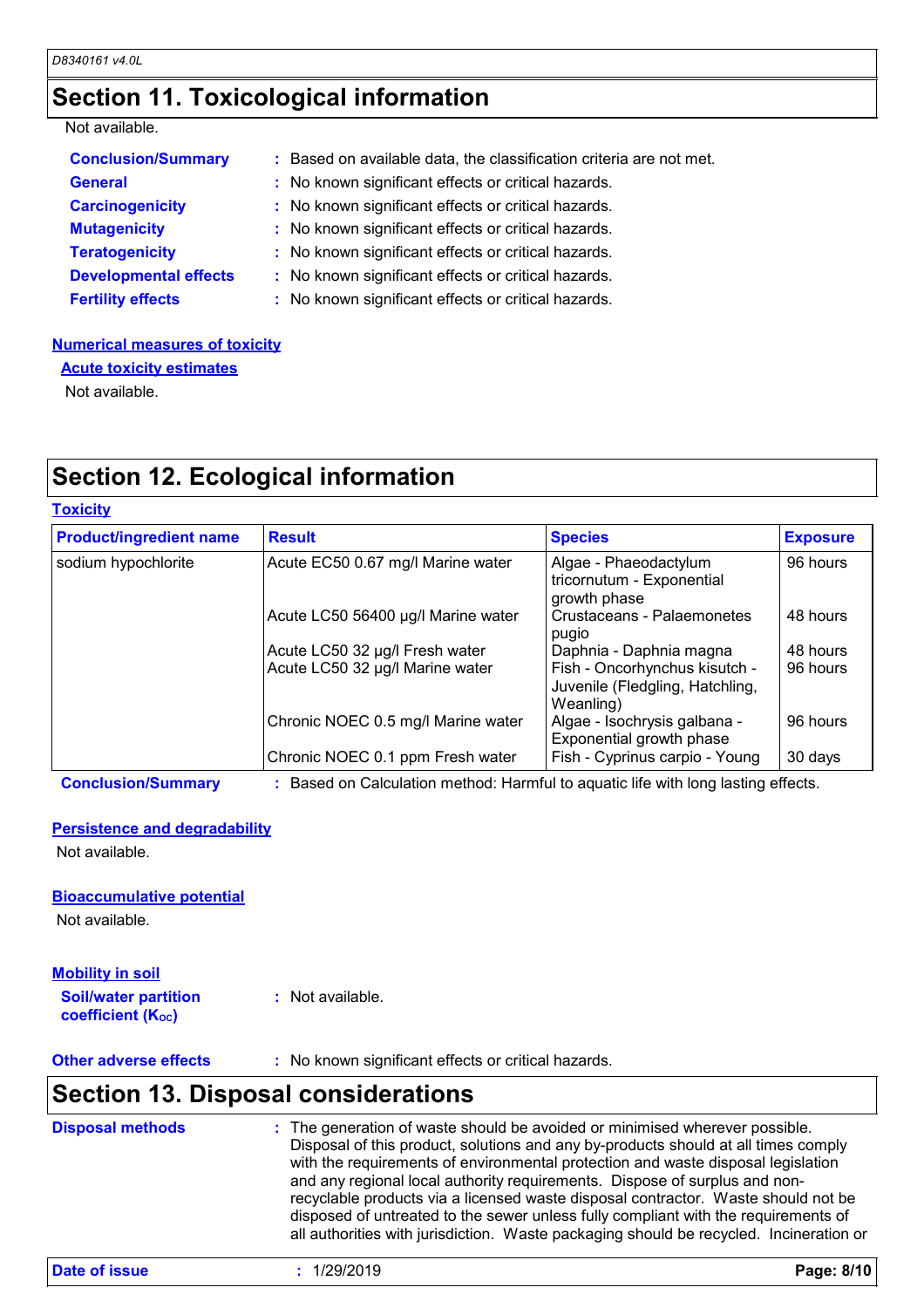#### **Section 13. Disposal considerations**

|                   |                                  | <b>Section 13. Disposal considerations</b>                                                                                                                                                                                                                                                                               |                |       |              |                                                                                                                                                                                                                                                                                                                                                                              |
|-------------------|----------------------------------|--------------------------------------------------------------------------------------------------------------------------------------------------------------------------------------------------------------------------------------------------------------------------------------------------------------------------|----------------|-------|--------------|------------------------------------------------------------------------------------------------------------------------------------------------------------------------------------------------------------------------------------------------------------------------------------------------------------------------------------------------------------------------------|
|                   | <b>14. Transport information</b> | its container must be disposed of in a safe way. Care should be taken when<br>handling emptied containers that have not been cleaned or rinsed out. Empty<br>containers or liners may retain some product residues. Avoid dispersal of spilt<br>material and runoff and contact with soil, waterways, drains and sewers. |                |       |              | landfill should only be considered when recycling is not feasible. This material and                                                                                                                                                                                                                                                                                         |
| <b>Regulation</b> | <b>UN number</b>                 | <b>Proper shipping name</b>                                                                                                                                                                                                                                                                                              | <b>Classes</b> | $PG*$ | <b>Label</b> | <b>Additional information</b>                                                                                                                                                                                                                                                                                                                                                |
| <b>ADG</b>        | <b>UN3266</b>                    | CORROSIVE LIQUID,<br>BASIC, INORGANIC, N.O.<br>S. (sodium hydroxide,<br>sodium hypochlorite,<br>solution)                                                                                                                                                                                                                | 8              | III   |              | Hazchem code<br>2X<br><b>Special provisions</b><br>223, 274                                                                                                                                                                                                                                                                                                                  |
| <b>IMDG</b>       | <b>UN3266</b>                    | CORROSIVE LIQUID,<br>BASIC, INORGANIC, N.O.<br>S. (sodium hydroxide,<br>sodium hypochlorite,<br>solution)                                                                                                                                                                                                                | 8              | III   |              | <b>Emergency schedules</b><br>(EmS)<br>F-A, S-B<br><b>Special provisions</b><br>223, 274                                                                                                                                                                                                                                                                                     |
| <b>IATA</b>       | <b>UN3266</b>                    | Corrosive liquid, basic,<br>inorganic, n.o.s. (sodium<br>hydroxide, sodium<br>hypochlorite, solution)                                                                                                                                                                                                                    | 8              | III   |              | <b>Passenger and Cargo</b><br><b>Aircraft Quantity</b><br>limitation: 5 L<br>Packaging instructions:<br>852<br><b>Cargo Aircraft Only</b><br>Quantity limitation: 60 L<br>Packaging instructions:<br>856<br><b>Limited Quantities -</b><br><b>Passenger Aircraft</b><br>Quantity limitation: 1 L<br>Packaging instructions:<br>Y841<br><b>Special provisions</b><br>A3, A803 |

PG\* : Packing group

**Special precautions for user Transport within user's premises:** always transport in closed containers that are **:** upright and secure. Ensure that persons transporting the product know what to do in the event of an accident or spillage.

### **Section 15. Regulatory information**

| <b>Standard Uniform Schedule of Medicine and Poisons</b>    |                                                                        |  |  |  |
|-------------------------------------------------------------|------------------------------------------------------------------------|--|--|--|
| Schedule 5 CAUTION                                          |                                                                        |  |  |  |
|                                                             | <b>Model Work Health and Safety Requiations - Scheduled Substances</b> |  |  |  |
| SODIUM HYPOCHLORITE, SODIUM HYDROXIDE, ALKALINE SALT        |                                                                        |  |  |  |
| <b>Australia inventory (AICS)</b>                           | : All components are listed or exempted.                               |  |  |  |
| <b>New Zealand Inventory of</b><br><b>Chemicals (NZIoC)</b> | : All components are listed or exempted.                               |  |  |  |
| <b>HSNO Group Standard</b>                                  | : Cleaning Products (Corrosive) Group Standard                         |  |  |  |

**HSNO Approval Number**

**:** HSR002526